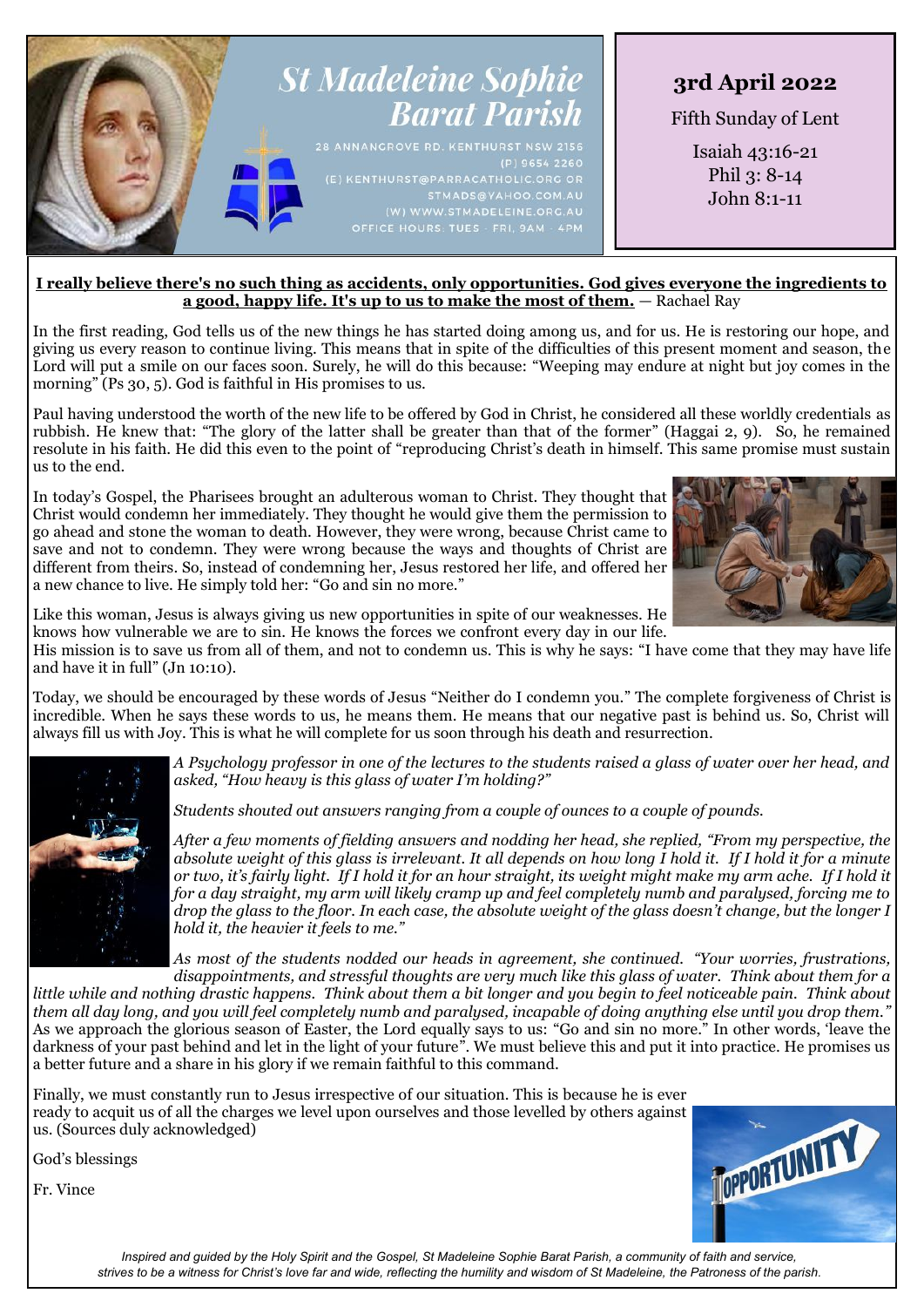# **PARISH NEW**



# **Lenten Reflection Groups**

**Wednesday after Morning Mass 10am at St Madeleine Centre Friday morning 10.30am at St Madeleine Centre Sunday evening after 5.30pm Mass**

# **Holy Week Roster**

**Please place your name** 

**on the draft Roster at the entrance of the Church**

**2nd Rite of Reconciliation Wednesday, 6 April 2022 5.30pm or 7pm**

**SOCIAL JUSTICE @ ST MAD'S** Sydney Alliance is offering their Foundations Training, which is co-hosted by the Diocese of Parramatta. Being held 6 + 7 April in North Parramatta. Email sebastian.salaske-[lentern@parracatholic.org](mailto:sebastian.salaske-lentern@parracatholic.org) for details. Caritas Project Compassion story this week is from Congo. Rosalie's story, from her life as a former child soldier in the DRC, Rosalie is a now a business owner, a community leader and a role model for other ex-combatants seeking to readjust to civilian life.

Sharing news that our St Madeleine's enrolment on the Laudato Si' platform has been approved. We are one step closer to being a Laudato Si' community.

#### **Piety Stall** Are you looking for a gift for a special person for Holy Communion, Confirmation, Baptism & Birthdays? We are open after every weekend Mass. Contact: Sandra Tabone on 0413 272 400

# **Holy Week Mass Times**

**Palm Sunday** 9 April Saturday 5.30pm Vigil 10 April 8am, 10am and 5.30pm Mass

**Holy Thursday** 

14 April 7pm

**Good Friday** 15 April 10am Stations of the Cross



3pm The Passion of Our Lord

**Holy Saturday** 16 April Easter Vigil 5.30pm **Easter Sunday** 17 April 8am and 10am Mass **Congratulations to the newly baptised!**

**Sunday, 3 April Jed, Max and Zac Grady**

# **Sacramental Program**

Please pray for all our children as we continue the process for **Confirmation**. Confirmation takes place on Friday, 13 May and Sunday 15 May.

Enrolment forms are available online stmadeleine.org.au - under Sacraments for **Reconciliation** and **Holy Communion**. Sandra m.0410 587 735

stmads.sacraments@gmail.com

# **PARISH VOLUNTEER COORDINATORS**

**Music Coordinators:** Alexandra Mifsud, Selina Calleia & Joan Sattler **Junior Ministers Coordinator:** Maree McNeil

**Children's Liturgy Coordinator:** Deb Rankin **Baptism Preparation**: Angelique Easton **RCIA Coordinator**: Steve Fry **Playgroup Coordinator:** 

**SRE Coordinator:** Maureen Jones **Friendship Group**: Jenny Puleo **Ministry to the Nursing Homes Coordinator:**  Suzanne Kingston-Hunt **Adult Faith Formation:** Careyanne Moylan **Property Maintenance Manager:** Rick Jones **Piety Shop**: Sandra Tabone

# **Planned Giving Program**

On behalf of the Parish Community, I would like to thank you so much for your ongoing support, which has been very vital to keep our Parish going strong. You can drop off the envelopes at the parish office or you can do it electronically to: **Account Name : Kenthurst Catholic Church BSB : 067950 Account Number : 00000388**

**Parishioners wishing to donate or pledge their giving via direct debit, please pick up the form at the church and submit to Fr Vincent after completion**

**Thank you for your generosity!**

**LAST WEEK'S COLLECTIONS:** 1st Collection (for Diocese) = \$1,369.40 2nd Collection (for Parish)<br>Envelopes = \$747 Lu  $L'$ oose = \$1,198.85 Avg weekly Credit cards, direct debit \$1,855.76

# *PARISH PRAYER REQUESTS:*

*For the dearly departed:* Annamaria Spina 'Mary', Mary Cumbo, Jessica King, Daad Antonios Khoury Harb, David Jurd, Daniel Francis Doyle, Erminia Vumbaca, Raymond Caruana, Francesco & Filomena Corcoglioniti, Giuseppe & Caterina Musso, June Brennen, R.Eugenio Loccisno, M.Teresa & Pasquale Loccisano, L.Pietro & Giorgio Fudo, Giusseppino & Rosa Murdoca, Rita Franceschina, Eriberto Adan, Giuseppe Musso, Benito Sabellano, Cescilita Villavert, Vince O'Neill, Thomas Farrell , Vicky Caruana, Mary Fatima Ovans, Domenico Franceschina, Alegria Canseco-Ricafrente, Sr Mary Eufemia Buhagiar, Patrick Joseph Bradley, Giuseppina & Giovanni Scarpin, Giulia & Fulvio Russo, Eduardo & Maria Piccoli, Maria & Giacomo Battaia, Olive Burns, Theresa Alphones, Joe Galea, Norah Theresa Joy, Marian Adorni, Neville Hannah, Engracia Corpuz, Sheila Lopez, Michele Vaccarella, Shaju Xavier, Barbara Wood, Karen Draddy, Elizabeth Graby, Thea Crowe, James D'arcy, Keith Okey, Marguerita Rigby, Michele Vacearella, Pablito Corpuz, Feliciana Sabellano

*Please pray for the sick:* Joseph Spina, Kenneth McLachlan, John Dal Ben and Jennifer Burgess

> **Altar Linen Coordinator:** Catherine Diekman **Parish Council Chair**: Patrick Tuttle **Finance Committee Chair**: Carl Mathias **Welcomers Coordinator:**

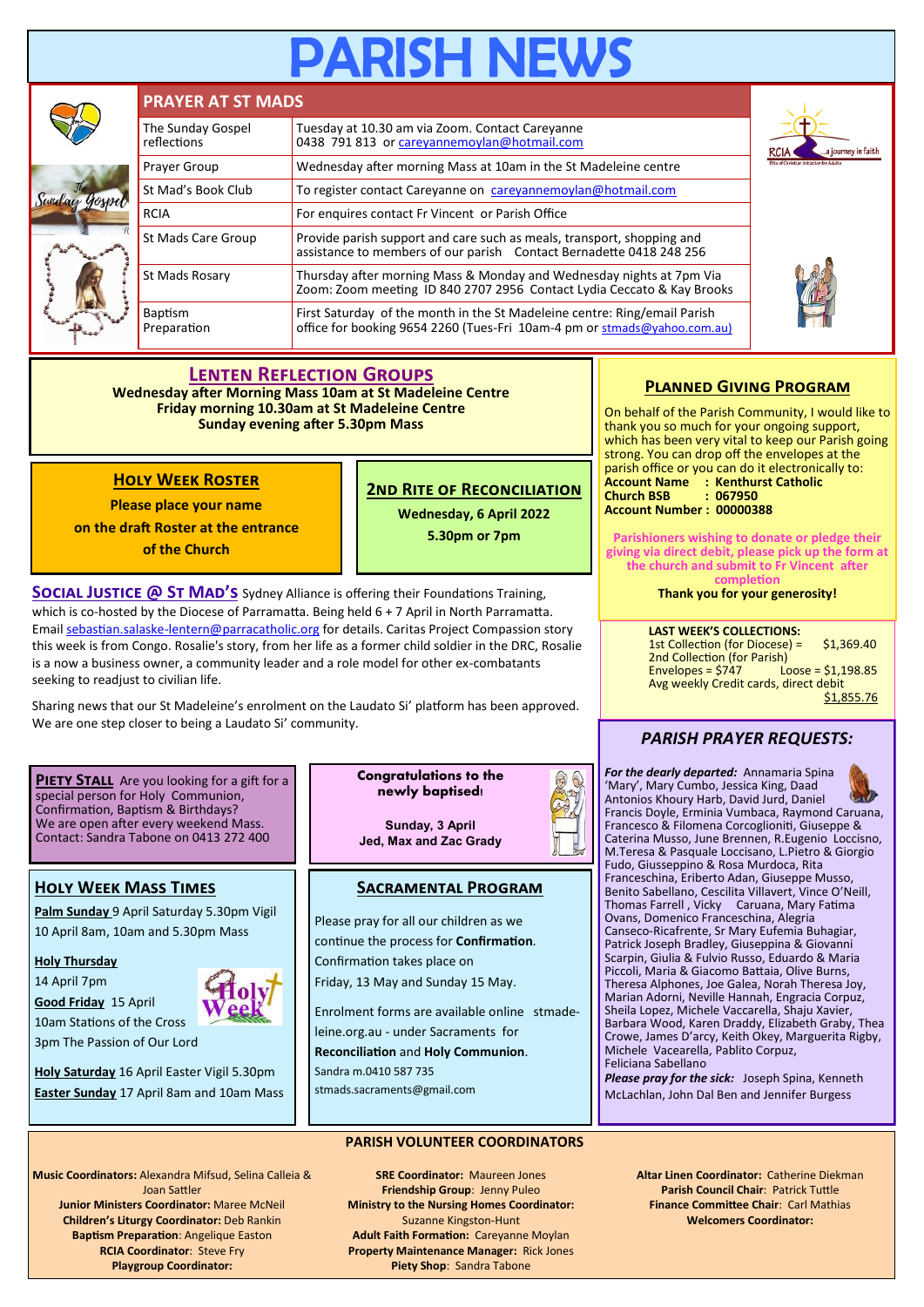# **PARISH TEAM Parish Priest**

Rev Vincent Savarimuthu

**Deacon** Michael Tan

**Parish Secretaries** Sandra De Nardi Susie Lee

**Sacramental Coordinator** Sandra De Nardi

**St Madeleine's Primary School** Phone: 9654 6751 Principal: Mrs Barbara Young

> **Marian College** Phone: 9654 6700 Principal: Dr Gavin Hays

# **PARISH SERVICES**

**Weekend Masses**: Saturday 5.30pm Sunday 8:00am, 10:00 am, 5.30pm

**Children's Liturgy** TBA **Weekday Masses** 

9:15 - Tuesdays to Fridays

9:45—10:15 Fridays - Adoration **Prayer Group:** Wednesdays after the

9.15 am Mass **Reconciliation:** Saturday 5.00pm

**Baptisms:** Every Sunday at 11:20 (Must make a booking)

**Weddings:** By appointment

#### **St John Baptist de La Salle Feast Day:**



**7 April** In 1950, Pope Pius XII

named him patron of schoolteachers for his efforts in upgrading school instruction. At the early age of 11, he received the tonsure and started preparation for the priesthood, to which he was ordained at 27. He seemed assured then of a life of dignified ease and a high position in the Church. But God had other plans for John, which were gradually revealed to him in the next several years. During a chance meeting with Monsieur Adrien Nyel, he became interested in the creation of schools for poor boys in Rheims, where he was stationed. Though the work was extremely distasteful to him at first, he became more involved in working with the deprived youths. Once convinced that this was his divinely appointed mission, John threw himself wholeheartedly into the work, left home and family, abandoned his position as canon at Rheims, gave away his fortune, and reduced himself to the level of the poor to whom he devoted his entire life. The remainder of his life was closely entwined with the community of religious men he founded, the Brothers of the Christian School (also called Christian Brothers or De La Salle Brothers). This community grew rapidly and was successful in educating boys of poor families, using methods designed by John. It prepared teachers in the first training college for teachers and also set up homes and schools for young delinquents of wealthy families. The motivating element in all these endeavors was the desire to become a good Christian. Afflicted with asthma and rheumatism in his last years, he died on Good Friday at age 68, and was

#### canonized in 1900. *https://www.franciscanmedia.org/saint -of-the-day/saint-john-baptist-de-la-salle*

# **Caritas Project Compassion 2022**

Please take home a Project Compassion box and a set of donation envelopes to support Caritas Australia this Lenten season and help support vulnerable people around the world, now and *For All Future Generations*. With your support, Caritas Australia has been able to support vulnerable communities **国深期目** around the world to tackle poverty, food security, education, water and sanitation and disaster risk reduction to build a **better future for all.** 

## **CALLING FOR VOLUNTEERS**

**We need volunteers for various ministries in our parish. Please contact the Parish Office if you can help as a reader, welcomer, musician, singer, sacristan or with cleaning.**

**Could all existing volunteers please email the Parish Office: a form will be provided to you—or you can use the QR Code—to** 



Calling All Volunteers!

Stay in touch through our parish Facebook page: [https://www.facebook.com/St](https://www.facebook.com/St-Madeleine-Sophie-Barat-Parish-172182352871811/)-Madeleine-Sophie-Barat-Parish



#### **Position Vacant**

Pastoral Formation Facilitator – Mission Enhancement Team, Diocese of Parramatta **Applications close 10pm Sunday 10 April** More details at: [parracatholic.org/employment](http://parracatholic.org/employment)

# **Mentoring Couples to be Married: 9 April**

Following the success of the Masterclass on Mentoring Engaged couples for Marriage, we are offering an additional Zoom for those who missed out on recent face-to-face training. Are you a married couple looking to accompany Engaged couples preparing for Marriage using the SmartLoving Online program? This time limited commitment of 4-9 weeks can be undertaken in your own home. To learn more and register for the Zoom Session on **Saturday 9 April at 10am,** please call Marisa on (02) 8838 3460 or email [met@parracatholic.org.](mailto:met@parracatholic.org)

# **CYP Good Friday Night Walk: 15 April**

Young people are invited to join Catholic Youth Parramatta and Bishop Vincent for the annual 21km Good Friday Night Walk from Blacktown to the Cathedral. For more information and to register visit <https://parracatholic.org/goodfridaywalk/>

# **Marriage Preparation Courses in 2022**

Getting married in 2022? Let the Diocese of Parramatta help you prepare. Visit [www.parracatholic.org/](http://www.parracatholic.org/pmp) [pmp](http://www.parracatholic.org/pmp) to view weekend course dates, to book and pay. An online preparation called *SmartLoving* can also be booked via the website. For more information, email [met@parracatholic.org](mailto:met@parracatholic.org) or phone Karin on 0403 305 431 or Marisa on 0412 280 017.

# **World Meeting of Families: 22-26 June 2022**

Every three years since 1994, the Church has celebrated the World Meeting of Families in a different city of the world. In 2022 the event will be hosted by the Diocese of Rome with Pope Francis leading special celebrations. However, the Holy Father has also asked that the World Meeting of Families be celebrated concurrently in every diocese of the world in 2022. The idea is for families to gather locally in Parishes and/or Deaneries and explore and celebrate the theme of "Family love: a vocation and a path to holiness". Stay tuned for exciting opportunities to participate with the Diocese of Parramatta in 2022.

# **Dr Laurie Woods Gospel Study Series: Starting 29 April**

All are invited to join the Confraternity of Christian Doctrine (CCD) for catechesis on the Gospel of St Luke with Dr Laurie Woods over 5 Fridays starting 29 April. The sessions will be held from 10am to 2pm at the Bishop Bede Heather Centre (formerly the IFM), Blacktown. To RSVP, please contact [ccassar.ccdparra@hotmail.com](mailto:ccassar.ccdparra@hotmail.com)

# **Social Justice COVID-19 Food and Toiletries Drive**

Under the remaining influence of the COVID-19 pandemic, Jesuit Refugee Service (JRS) and House of Welcome (HoW) cannot receive physical food and toiletry donations. However, many refugee families are still relying on their foodbanks or the provision of food vouchers. In this difficult time, please support JRS and HoW with a cash donation if you can. Find more information at [parracatholic.org/](http://parracatholic.org/diocesanfooddrive) [diocesanfooddrive](http://parracatholic.org/diocesanfooddrive) or call JRS on (02) 9356 3888 or HoW on (02) 9727 9290.

*We respectfully acknowledge the Traditional Owners and Custodians of this country on which we worship*